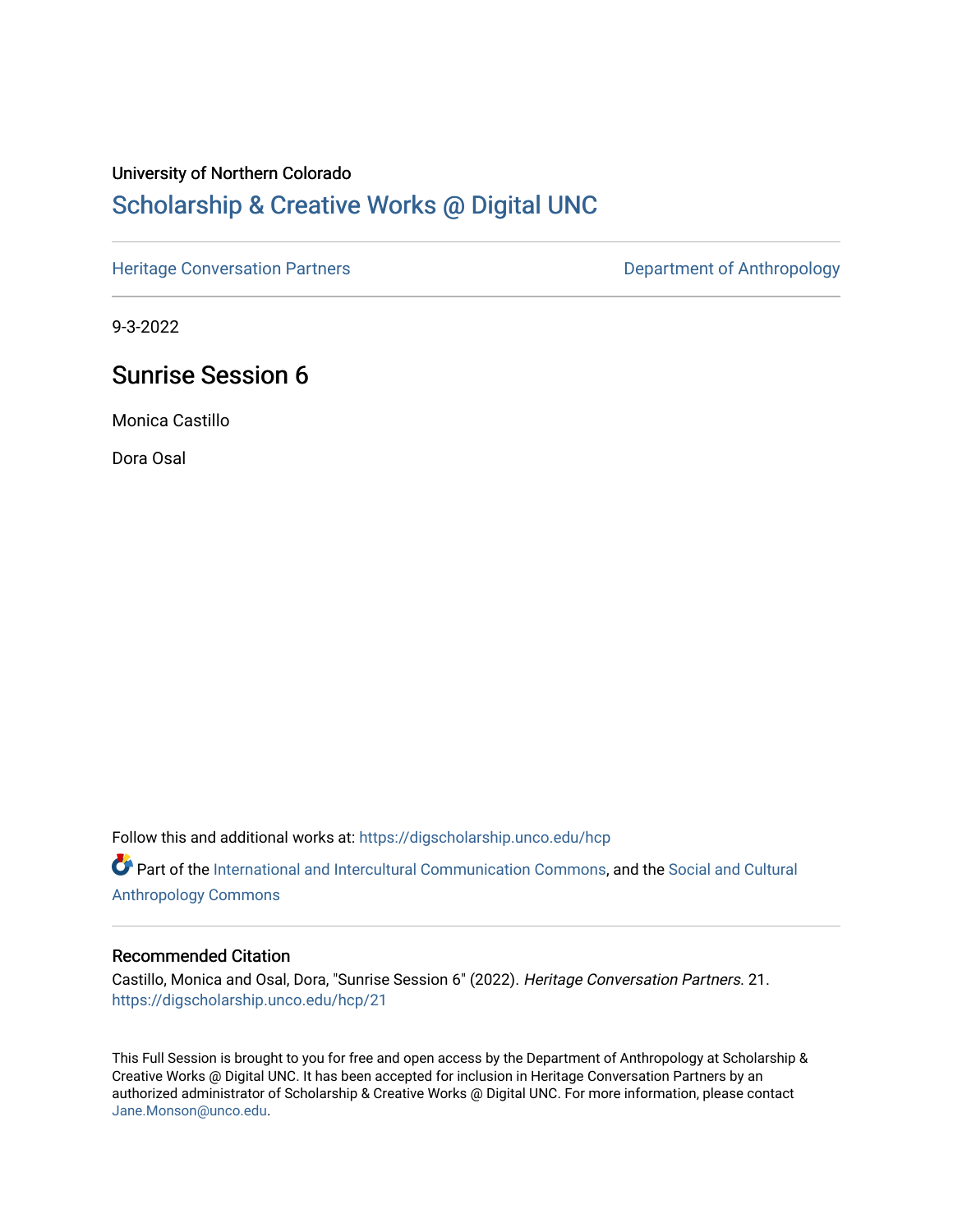### **ZOOM RECORDING LINK:**

Start Time: Mar 9, 2022 05:59 PM

Meeting Recording:

https://unco.zoom.us/rec/share/\_JWeKEwPXilcyTB5SfyupdFF\_Kh9qlo3qqX2e0EswbdoUrOrtuOO56d39 [NJZHvwp.a9Xmvb2xMloNrAvi](https://unco.zoom.us/rec/share/_JWeKEwPXilcyTB5SfyupdFF_Kh9qlo3qqX2e0EswbdoUrOrtuQO56d39NJZHvwp.a9Xmvb2xMloNrAvi)

| Liz Graf, Nicole Crim, Dora Osal, Monica Castillo |
|---------------------------------------------------|
| Zoom-Online Conversation                          |
| 3/9/2022                                          |
| English                                           |
| Auto-Transcribed by Zoom                          |
| Arianna Staiano                                   |
|                                                   |

**Brief Description of Contents:** In this week's meeting, students from ANT 300 at the University of Northern Colorado discussed holidays and celebrations with research participants.

**Reference Key:**

| $LG = Liz$ Graf               |
|-------------------------------|
| $NC = Nicole Crim$            |
| $MC = \text{Monica}$ Castillo |
| $DO = Dora$ Osal              |

### **RECORDING TRANSCRIPTION**

LG: So today, or this week we're going to talk about holidays and celebrations. It says week two but week this week's topics we've already covered, it was about work and we've all talked about it already so, We figured since both of you missed this week that we could touch on these topics.

NC: Work's not nearly as fun as the holidays.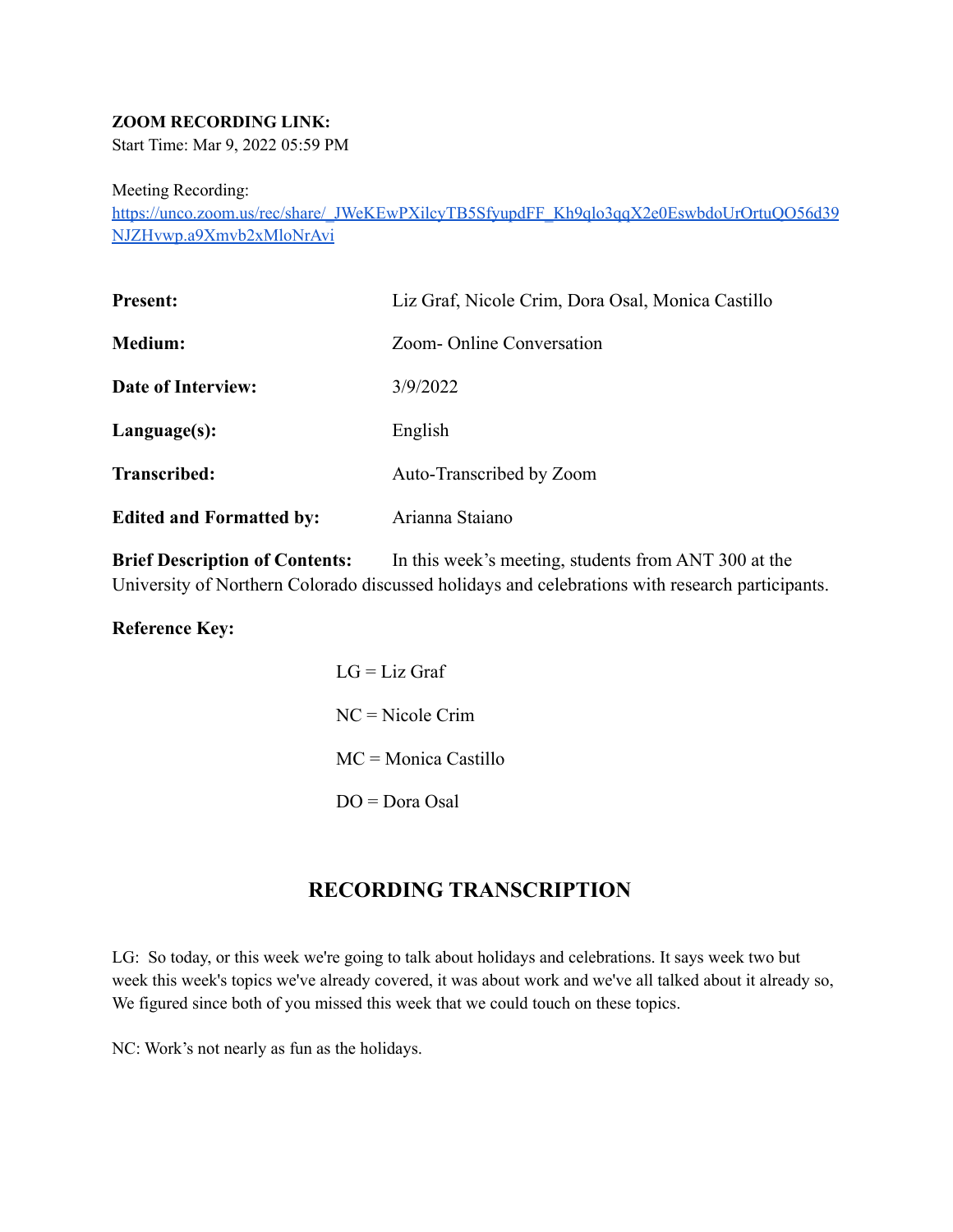DO: OK. I think Christmas is the very, is the holiday or celebration my country it's it's February favorite. I like it.

NC: What do you usually do on Christmas.

DO: Okay, we prepare all. For Christmas we made that we prepare the dinner. In family. And we spend more time with a family. All the all day in the day we prepare the meal and then I We share the dinner.

NC: What do you usually eat.

DO: We eat eat Turkey or is like tamal, a the name is a Jaffa.

NC: oh nine.

DO: is like tamales Mexico. is more or less

NC :Yeah. You do the same thing, every year, do you make the same food?

DO: Soon, yes, we prepare it every day. Every year. Every year, yes, very delicious.

NC: I wish we ate like Christmas every day. And every year.

DO: Oh no.

NC: That would be awesome.

DO: Well, it could be better because people are happy and share with the family, but it's not all the years. If not all of the day, so. yeah one year.

MC: how do you make your like tamales? I don't know what is the name.

DO: We prepare its like tamales its called a Jaffa in Venezuela.

MC: is the same as.

DO: Is I don't know how is tamale is but I think is made with corn corn flour and. The they have olives a meal chicken rasins. I don't know what else tamales is. it plantain leafs will have the plantain

NC: Do you make tamales usually, Monica.

MC: Yes, but is different.

NC: How so?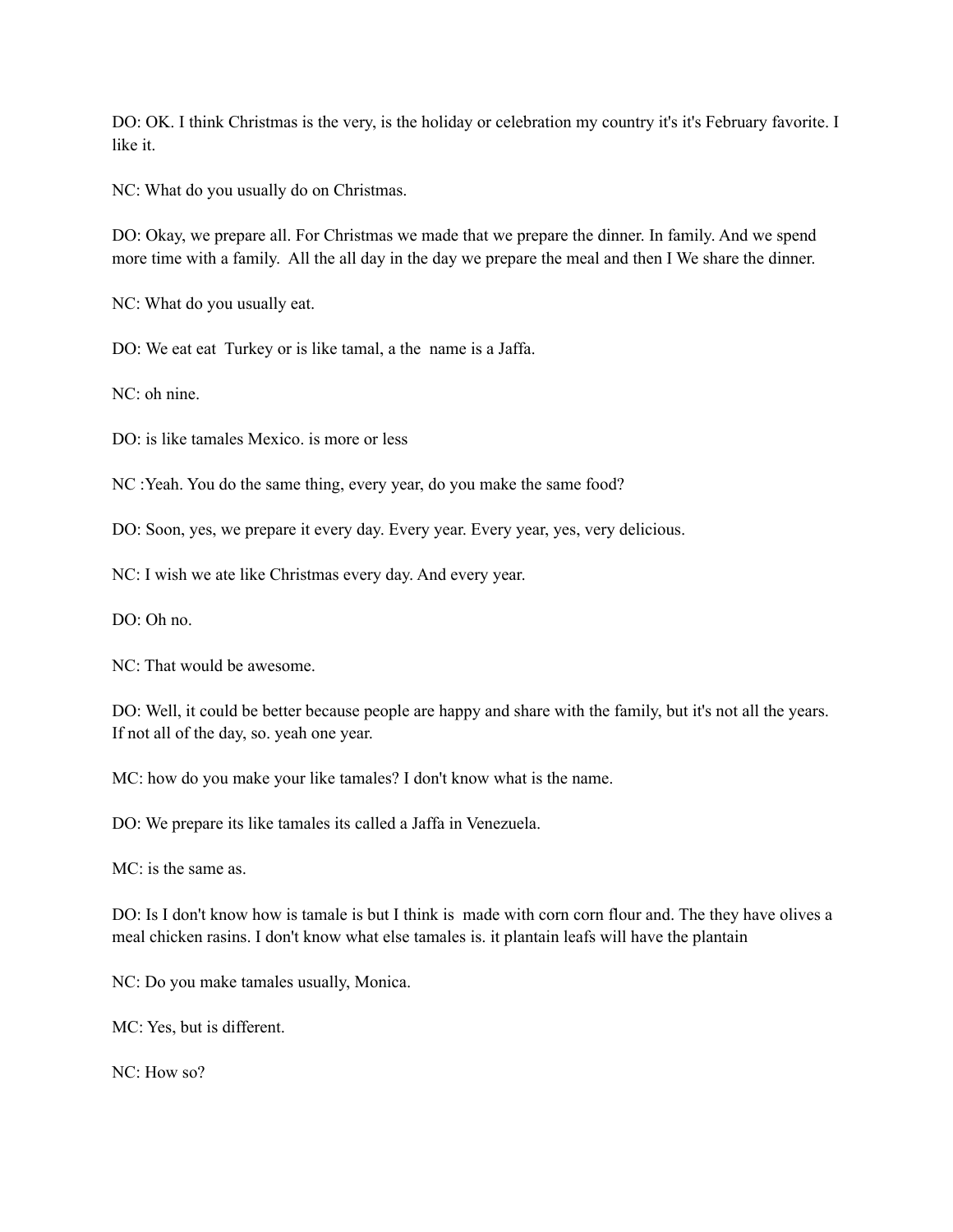MC: I make meat with the chili, chili Colorado and Of course. i'm going to say.And then.The man.To make. With colored pencils or with chase.The difference, I make the difference. of opinion say in chillicothe in a driveway that corn.What is this.

NC: And you're talking about the Tortilla the. yeah the corn flour Tortilla, I think, is what it is gone.

MC: This course.

NC: Oh no Okay, I know exactly. yeah yeah.Do you make them every Christmas as well, Monica do you eat something different on Christmas.

MC: different foods. yeah I make the name is Marco has made.You can make her nita there's a lot of food, yes.yeah. It might may data.She wants to celebrate the. thanksgiving.With the malice as Mexico.Is a Mexican thanksgiving.

NC: that's awesome I love it I can't make them very well, but I worked with a couple people who made them amazingly and my boss would always ask her and my friend, they call her point cuz she they say she sounds just like a like chicken.she's really.Good she's on everybody all the time, and it is awesome she keeps everybody in line. And she makes a really good tonight.

LG: My really good friends make tamales for Christmas and I want them to teach me. This next Christmas.

DO: Because.I have.

NC: Some good.

DO: Yes, but in Mexico, are very hot because they use a, how can they use hot spicy. very hot spicy no.Yes.

NC: yeah I I cry I would cry a little bit.sweat. A lot.

DO: I just have to drink more water or juice or or we're.

NC: Something like that Gary very cold yeah do you guys usually drink beer, do you guys have beer at your and other alcohol at your celebrations. Christmas or other.tests. yeah.

DO: Yes, we we can drink.

NC: If you want yeah.

DO: or wine or beer, it depends yeah. For these holidays. wine. With the food.

NC: food.Sure do love some wine.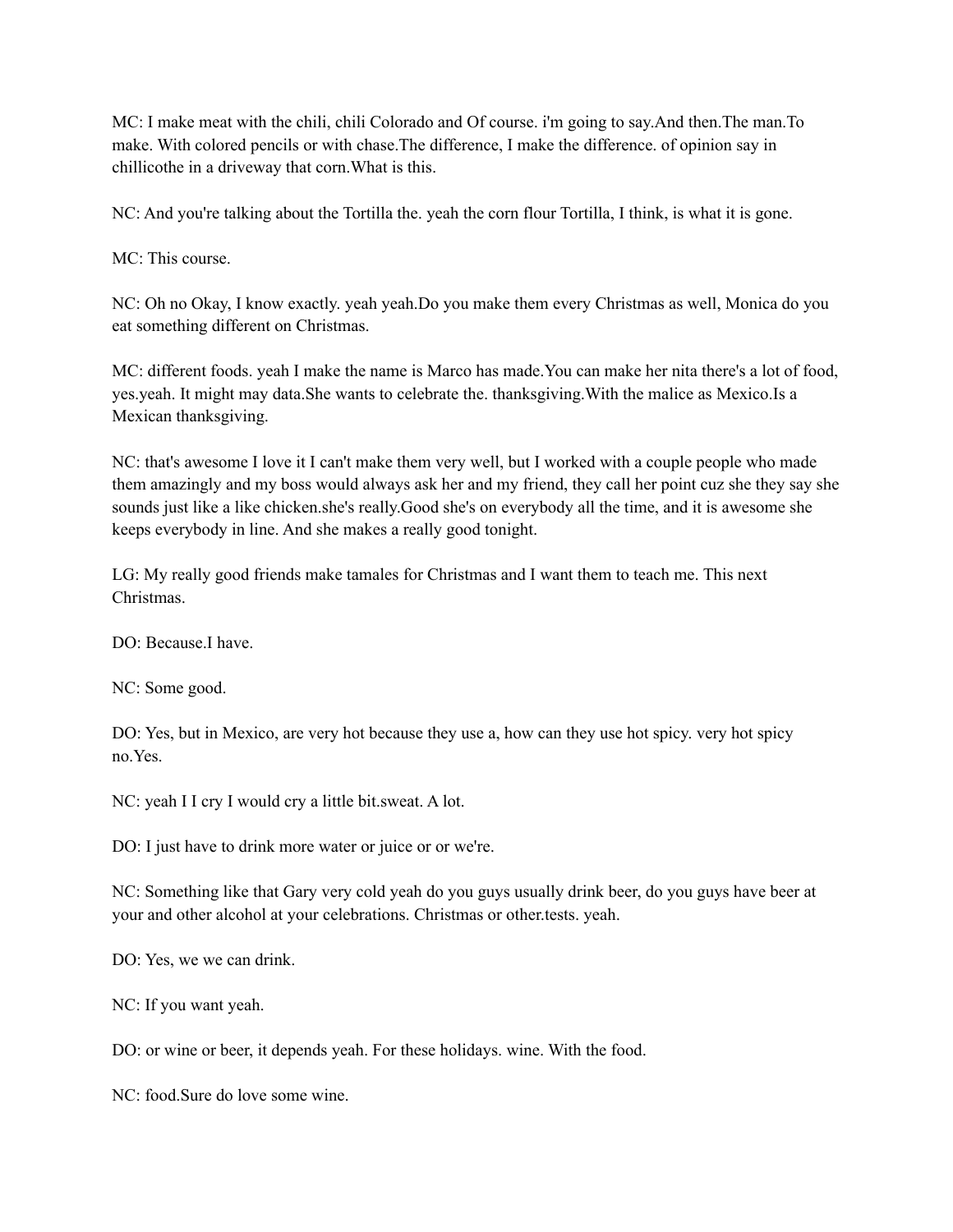DO: I like yes red wine, yes.

NC: I would agree. Monica did you say that you also you guys also have some.beverages.

MC: yeah some people make punches with.

NC: me yeah. NC: it's fun.

MC: In a big pot with the Gunilla dinamo, then why yeah hey. The heck was a drink.

NC: yeah. that's awesome you guys usually dance there is any like tradition that you guys always do. Besides cooking.

MC: What does it say that.

NC: yeah do you guys like.

MC: dancer yes or yes. yeah.

NC: that's awesome.

DO: I think. It could be a party. In Mexico along. With so many dancing.

NC: yeah with a music. yeah.that's awesome I only dance if i'm if i've had a lot of the punch. dance.

LG: I I wish our culture, like my culture danced more. mm hmm it's just there's something about dancing I guess that it's not really cool to do, unless you're. A good yeah.

NC: yeah I would agree it's not I don't think i've ever gotten up and danced with my family ever ever like. I would be. Definitely a burst and maybe i'll try to initiate that it's really, what are you doing.

LG: mean in a in high school in the United States, we do prom which. I I loved my partner and I getting the dress up and like.

NC: Non fun.

LG: doing all like we and we dance we didn't do what all the other like teenagers were doing of like oh dancing so not cool. yeah and it'll have everything and was just dancing and it was so much fun and I wish I wish expressing our bodies that way was was a.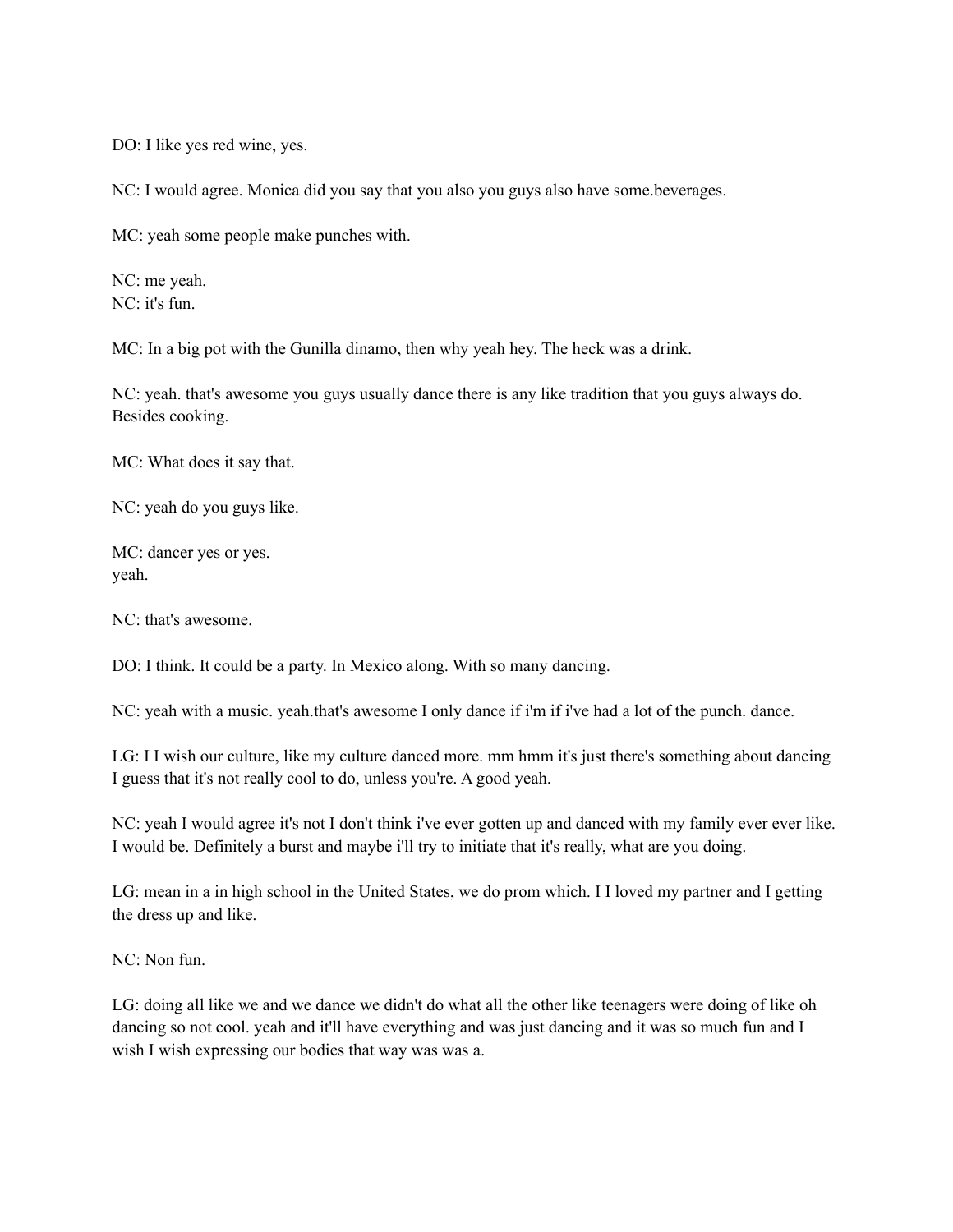NC: more common. yeah yeah would have to do with that. Michael what's your favorite holiday, do you also like Christmas. No, no, you say no.

MC: I like it, because you just pour it that day.But. I have a headache because I. I need to buy presence. order to express.jess yeah because you know. They like what I buy.

NC: mm hmm.

MC: That's why I don't like yeah.

NC: Yeah, I'm too.

MC: Busy or my daughter she say oh don't worry it's either for you. it's time for. Everybody to bought something for everybody, or their friends and my we're on kids and my daughter, and my son busier I don't have a stress.

NC: yeah it's like you put your name on it it's fun yeah.

MC: yeah give me money and then.

DO: Do.They. need to increase muscle work a lot with. Everything.

NC: yeah it's a lot of work, my parents eat out now they'll order food now because they're so sick of cooking for everybody and I were not usually like I haven't been home for Christmas, for the last couple of years, so they're like not going to cook for just my family's pretty small so.Unless everybody's there they're not going to. Get that but i'm miss it, Mrs all the Iron Curtain what's your favorite Monica. Is there anything else that is less stressful maybe. Christmas just any other holiday that you like.

MC: I don't have any favors.

NC: Man favorite.match your birthday.

MC: Maybe when i'm Am I am young but not these days.

NC: yeah they can still be fun right you.

MC: Make it cool I like that December rate.Because, as my.In the town is a celebration, the Church.

NC: I don't you does it have a name.

MC: What does cheapness and.games outside of that just mean what does a mechanic so.Like I said yes, but as I said, mechanic right you're not.

NC: Right yeah yeah yeah. that's awesome. What is it it's a for your church, you said.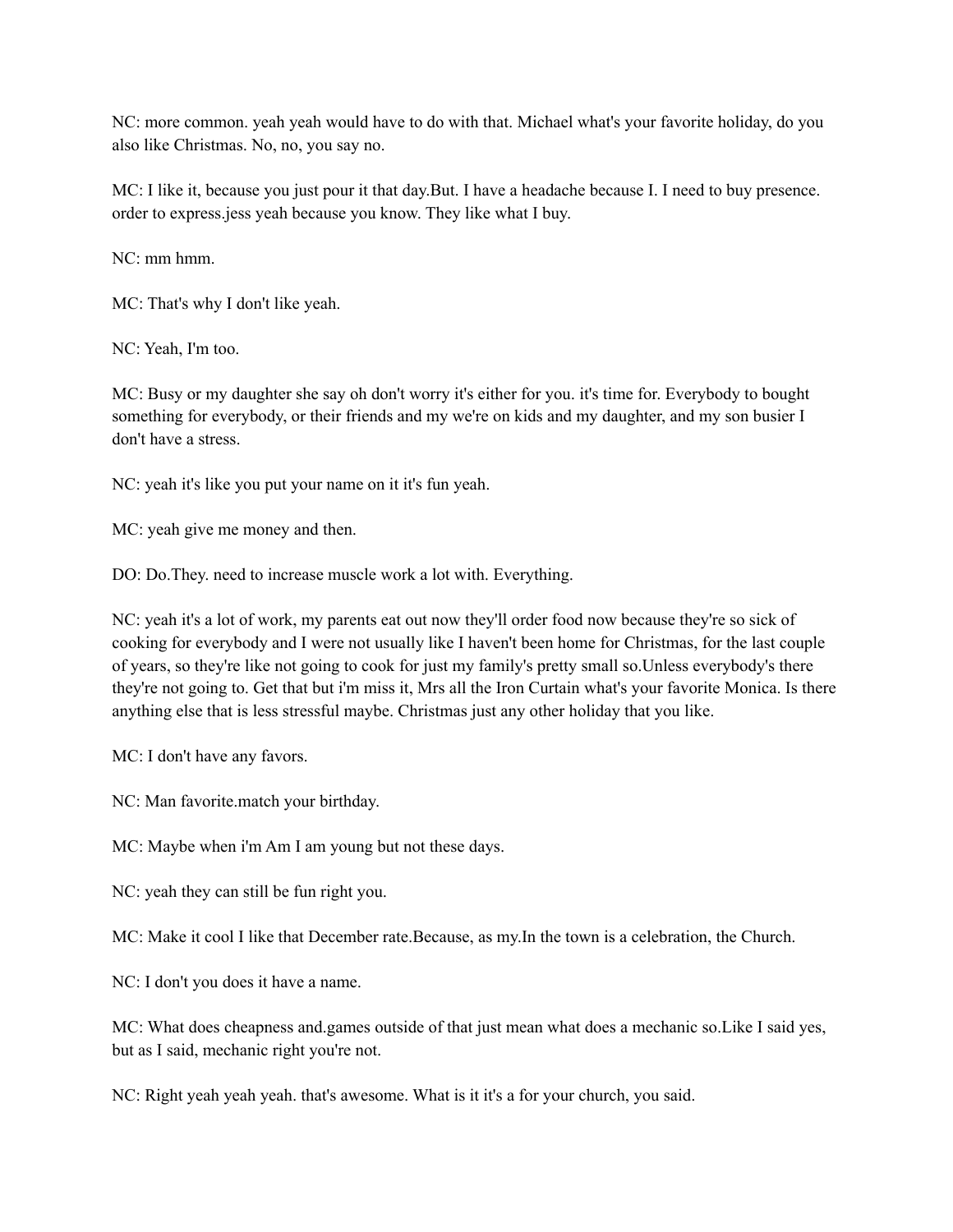LG: Yes, yeah.

MC: it's a data. What do you see my records represent my concept here in the spreadsheet or maybe. yeah.

DO: I, like us, a celebration of in us as. His sons given day I like it it's not for beneficial and bad I know about the celebration.And I think is very.it's a very good day you Too thanks God for everything is a very good celebration of United States.

NC: yeah yeah I like to. give thanks on what we are grateful for, and that everybody is like thinking about that, like how we're lucky and. I like that about it too.Is there any holiday, that there is in Venezuela, that there is not here.

DO: No.I think, no. I would like to have here As it. sounds good given they bought. made.

NC: What can what kinds of things you guys were for celebrations to dress up it on.

DO: and I bought a birthday store or.

NC: Like clothing like for dinner anything do.

DO: You see. i'm saying.

NC: Would you say Monica oh.

MC: I said in the Christmas, you need to get a nice clothes. yeah.

DO: How okay very. Yes. yeah my clothes.Yes.

NC: yeah i've been.

DO: lazy i've been wearing. Like, no, no, no.

MC: Maybe I mean.

NC: I haven't had to do much this past couple years so then lazy but usually we dress up usually will wear dresses or at least nice pants and shirt that. People look really nice. I just try enough to get by.

LG: Did you go to church on Ash Wednesday Monica yes, how was that. yeah.

NC: Do you always go to the same church. Do you go to the same one. On.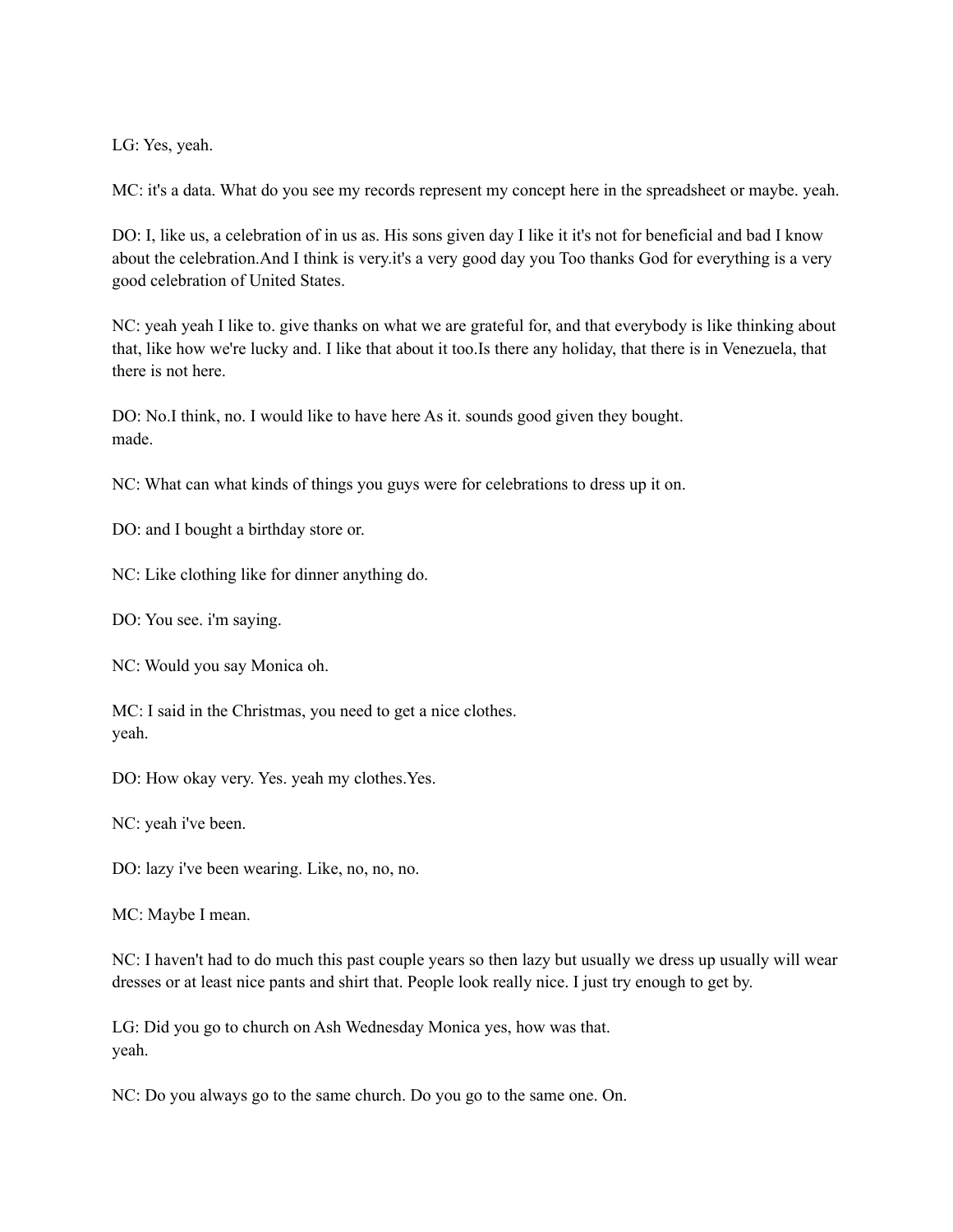MC: Mexico and here.

NC: I either.

MC: yeah.

NC: yeah you go to the same one nights ago.

MC: yeah yeah.

NC: Do you have one here that you like.

MC: Yes.

NC: yeah cuz I know it can like the I know there's like a lot of different one so.I don't often go these days I didn't know if, like there was one you really liked or. If it just kind of hard to excuse me it's kind of hard to find one that you really like your.list you go to church at all.

LG: Yes, I was raised Catholic and i'm starting to have different views.So I don't necessarily identify as Catholic, however. I go with my family still because that's a place for us to share quality time with each other.

NC: and traditions tradition that you guys always have done.

LG:yeah my family's been through some rough patches, but we can all agree on meeting at church, even if we all don't believe in. yeah the same way.

NC: yeah that's awesome that you can have different beliefs and so put just being together first.

DO: I think that that, insofar as celebration. That can make the family stay together. This celebration.And, and I think on these days of fun dynamic and the fact is. Every return to stay together, there is very important time. And between the the the space, even if you are away from far away, you have to use the the media, the social media just keep in touch on I think is is very important, and with a pandemic, their families. are returned to go to keep to keep together.

NC: yeah It makes you really appreciate the time we have together because everybody had to stay so far away for so long, and then you know, it was quite a while it's been like over two years about two years. One time to be distant from your loved one.how's your mom doing.

DO: My mom plays very well, they fine.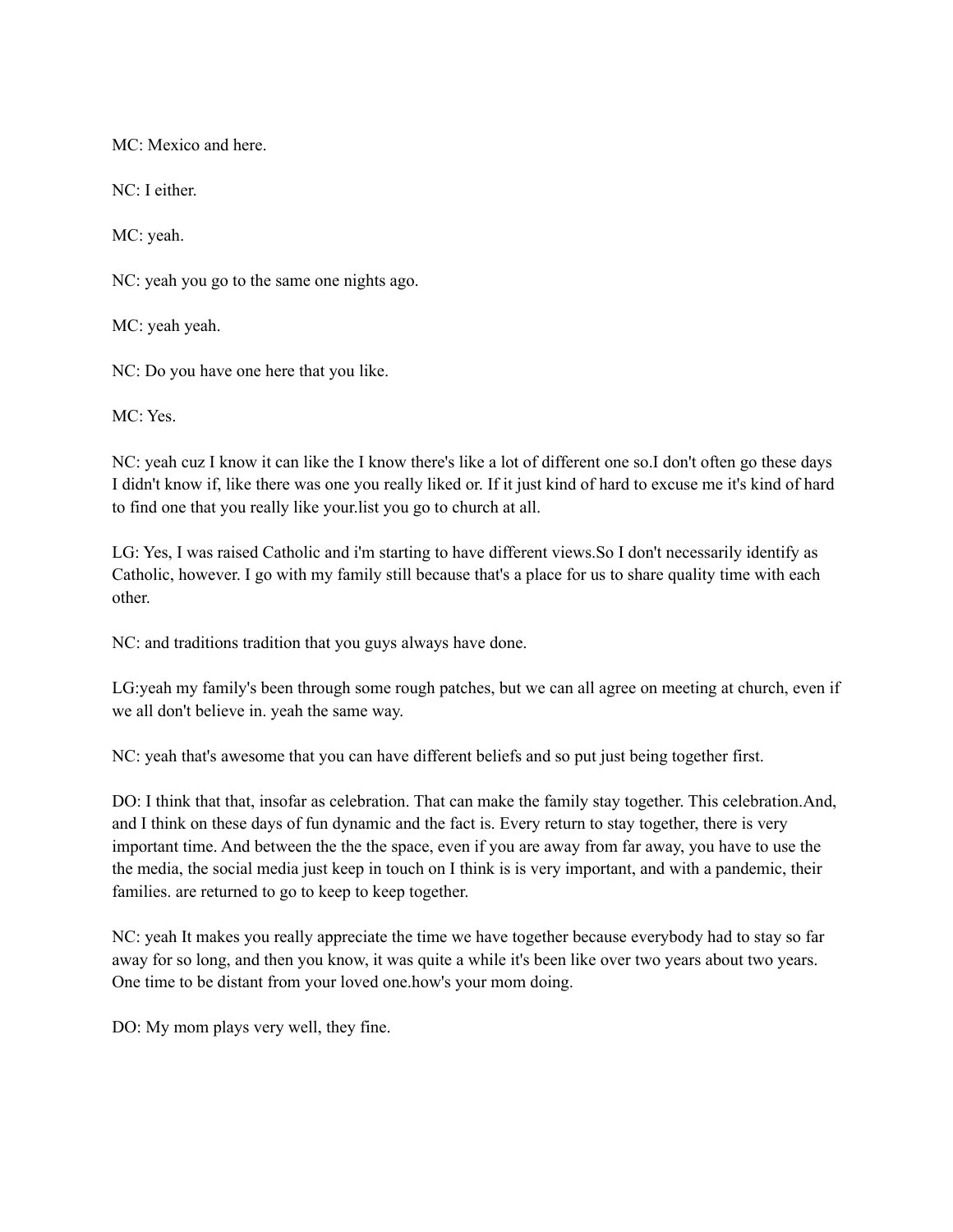NC: i'm happy for that yeah.that's good. yeah i'm glad she's doing better.Yes. Is there any like traditions that you guys did that, beyond what we've talked about that you can think of, like any games you play or certain music you listen to if there's like a good day or celebration.

LG: So I had braces.And I when you have braces you can't eat bubble gum and popcorn and those were like my favorite things and my mom put together a like popcorn and bubble gum party for me one.time so that when I got my braces off I had, like all my friends over and we had like a variety of popcorn in a variety of them.

NC: that's so fun your mother sounds creative. that's so fun I like those like not typical types of celebrations.

You. Like to play card games like. funny ones like cards against humanity is something that it's been a while, though. You guys put up like a tree like a Christmas tree in your homes. yeah. yeah mine is still up.yeah yeah that's right matt.Looking right at it.

MC: ready for that next week.

NC: I get in my staff, the whole year at this point because. Really My cats like deployment and stuff it's. Like yeah it's partially for them, they love it. My dog is like boring. she's just run away. You here.

DO: And they just celebrate carnival in USA on in Mexico.

 $MC:$  know.

NC: Did you say in both in both of them. work.

DO: And some a. Here, yes, about. In some some towns that make make our party with the costumes yeah um but a but in these days are lower lower. Less a less people doing that.

NC: Like as you like each year there's like less people that celebrate it. Is it for like.

DO: Sorry, like what.

NC: Is it um you said it's a holiday where people dress up in costumes.

DO: I didn't that because I all all of the year I was working. Man this year I I know what job to do. yeah but I saw in the in the TV making their bars on making them a, how can I say. hey.Sorry, no.

NC: Oh yes.Yes, exactly right What is the celebration or.Is it like Halloween Oh, really.Oh.

DO: Well Halloween and.i'm not not to not it's not traditional following here yeah some people you like like that.

yeah.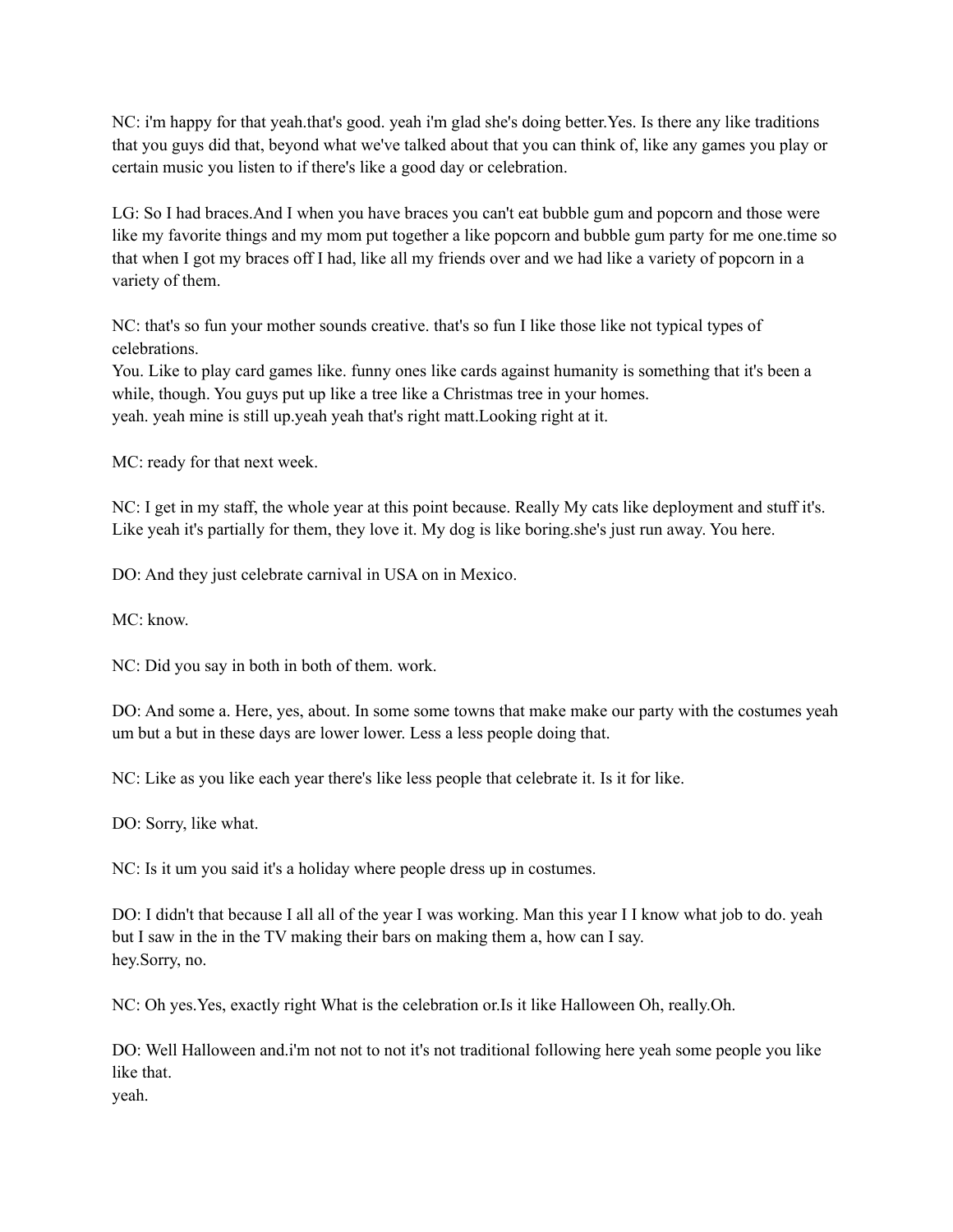NC: What holidays I love.

DO: Halloween.

NC: I do, I love Halloween I like to dress up and. You know, do anything these days I don't do a whole lot but.We talked previously and the group about I took my dog I just my dog up and a few years ago. So I could like get candy as a 20 something year old it works people gave me candy, even though I just had my dog, he was dressed up like a little pirate and. i'm still finding ways to get candy. As an adult so. But usually I at least go to like a haunted house or a hayride or something. I don't I don't really like haunted houses i'm not gonna lie, have you guys been to a haunted House before.

DO: I. know even the dogs faustian.

NC: yeah yeah

DO: Very funny beautiful.

LG: doggies with the Austin.

NC: Yes, they get to join in on the fun too. yeah I don't like haunted houses, because they're so you're so in such a small space and then like they scare, they are successful at scaring me and I don't like to pay to get scared like that.But if you guys haven't been to one is worth going to you, especially if you like, scary like movies, and things.

DO: And I forgot yesterday was the woman's day congrats.

NC: Yes, yay. heavyweight women's day.

DO: woman's day yeah.

NC: That should be celebrated or in every country. In everyone.

DO: Yes, that's a little bit.

NC: mm hmm.

LG: My my boyfriend made a really nice post on instagram for me and his for his mother, mostly but also for me um he posted like. You posted our picture i've been.

NC: eating.

LG: fruit. yeah you see that on.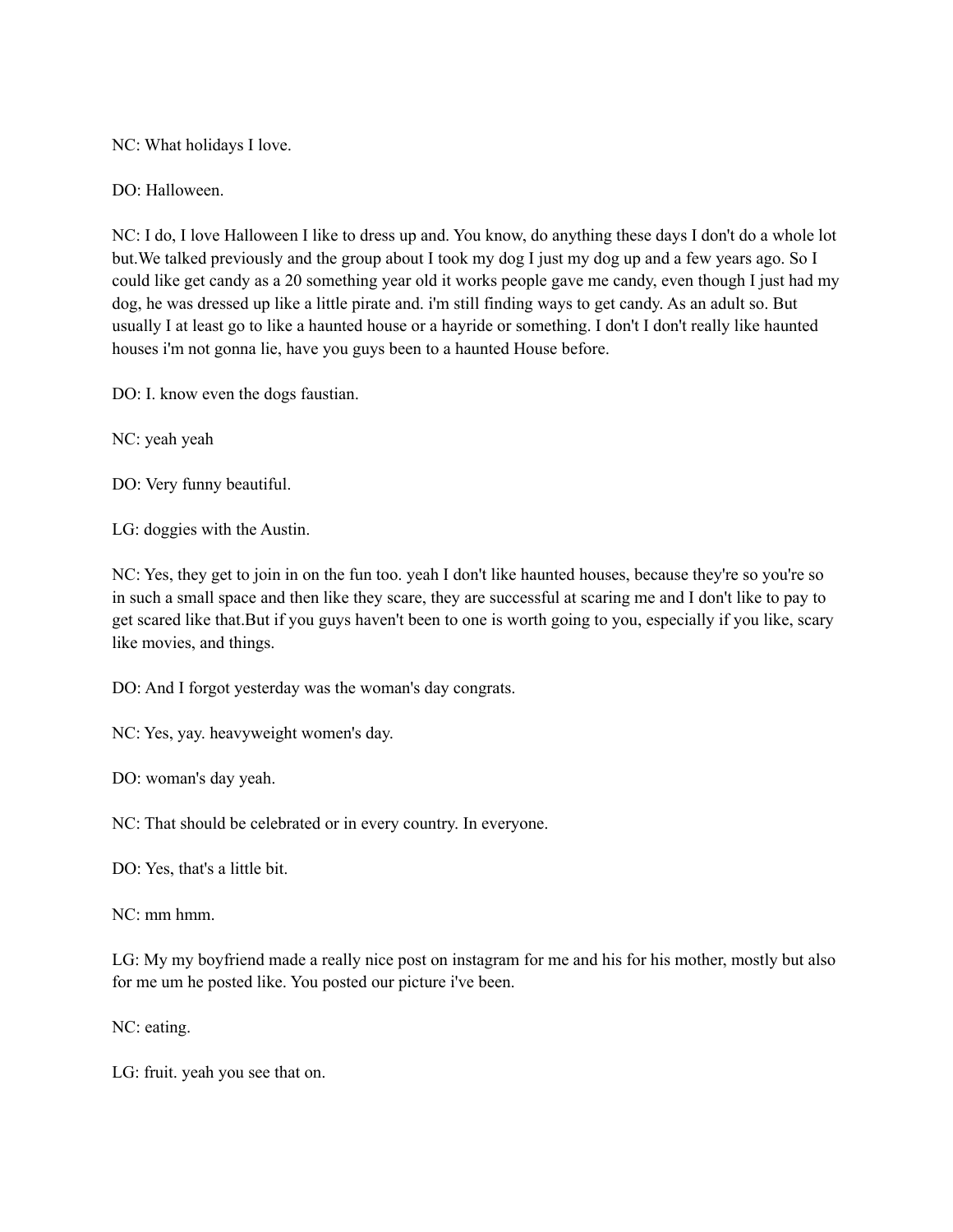DO: The streets i'll see.

LG: yeah he said in honor of national women's day I got to give a big shout out to my mom and my girlfriend they both inspire me so much, especially my mother. Who has supported me and been there for every moment throughout the years my mom is the biggest inspiration in life and has helped me because i'm the man, I am today thanks mama. And then lizzie you are you inspire me to show up for myself my education and for my family i'm forever grateful for that love you both.

NC: house me.They love us so much.

LG: I still have our valentine's day flowers. they're a little that.

NC: Little did you can always make. Those I feel like. yeah.

DO: that's. Another date to celebrate, then a.lover's love day.

NC: That valentine's day you.

DO: were talking about. valentine's okay thanks we. If you write a friendship day friendship day.

NC: yeah lengthens valentine's. Day.

DO: And somebody told me that there is a day for friendship if.

NC: If.

DO: For friendship.

NC: What.

DO: Are your I don't know somebody told me about the.

NC: day you wanna know about that. i'm familiar but i'm gonna look into that because there should be a friendship day. There should be a love yourself day. To.

DO: Day.

NC: A day yeah. I know I think a long way I haven't heard of a friends day really unless you unless you just celebrate your friends on valentine's day because you love them, but there should also be a day, where it's love yourself day, as well as friendship day. Because.

DO: that's important to it's like.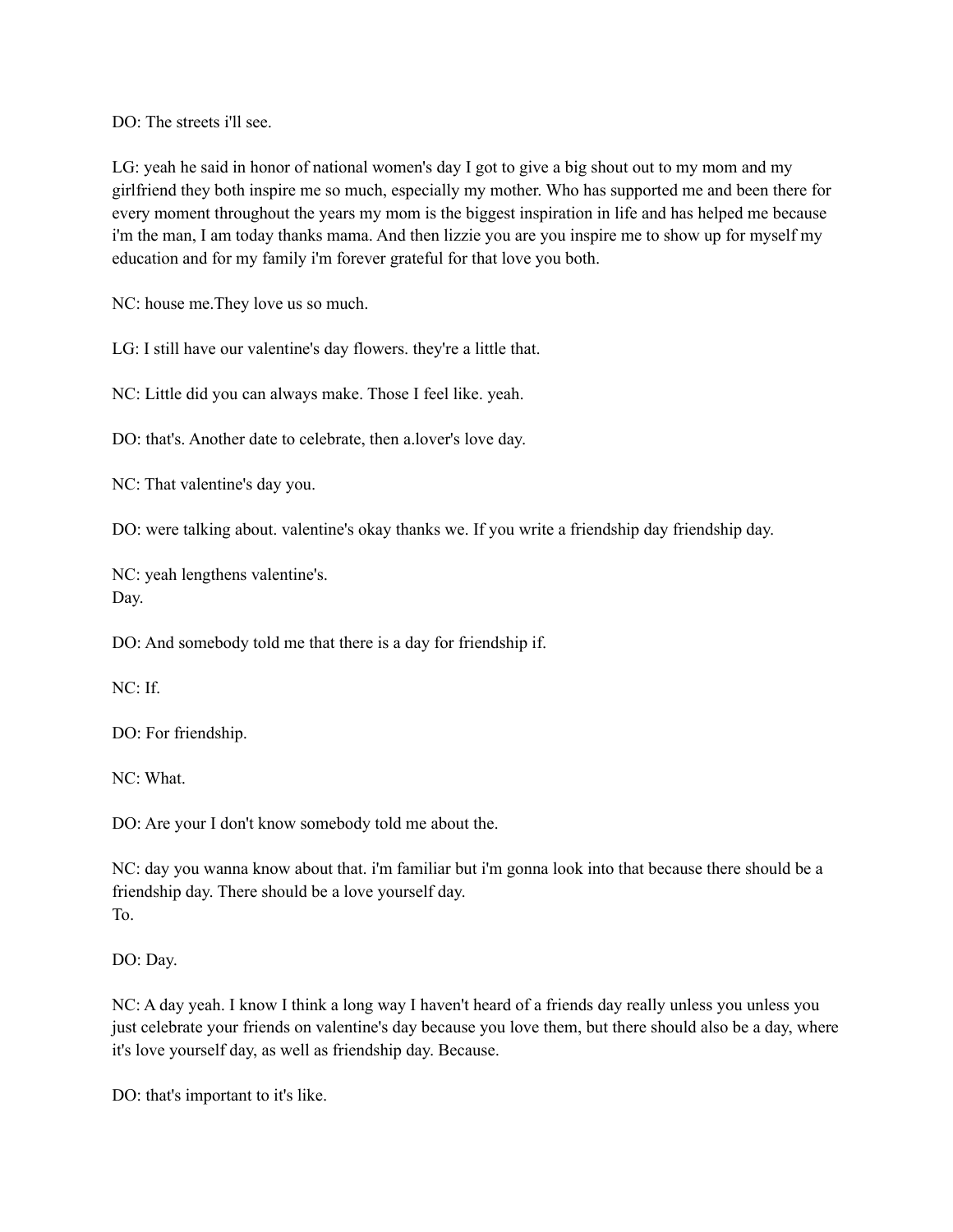NC: yeah exactly is there anything that you guys do.For yourself that you like like if you have a day off no kids and nothing, nobody around what do you like to do for yourself.They don't.They don't on the couch yeah yeah. Marina Sandra.

DO: has something to do. Can you repeat please I.

NC: yeah absolutely yeah is there anything that you like to do just for you like i'm like taking a bath or like going on a walk or.

DO: Yes, not they they a full day in a spa oh.

NC: yeah. Yes to relax mm hmm

DO: Or maybe. Full day in. In a beach a beautiful beach.

NC: So relax mm hmm. I haven't been to the beach since islands.Type in 12 years or so.

LG: The first time i've been to a beach was the summer his last summer.

NC: way to go.

LG: We went to San Diego well coronado island and we spent a couple days at the at the ocean, and I was very surprised I grew up in the mountains my whole life.

NC: yeah and.

LG: And the fact that that it's just it was mind blowing and then every time I figured I started thinking, I can I figured out how to swim in the ocean, I was very wrong and was like.yeah there were several wipeout. yeah.

NC: yeah I love it I love the ocean it's been a long time, though. NC: Do you guys like mountains or beach better.

DO: He has.

NC: He has better yeah I like that it's warmer definitely, I would like a little bit of both if i'm honest but.

MC: I never. I never said that.

NC: yeah. You want to someday. Maybe maybe yeah.

MC: I compete in the lake.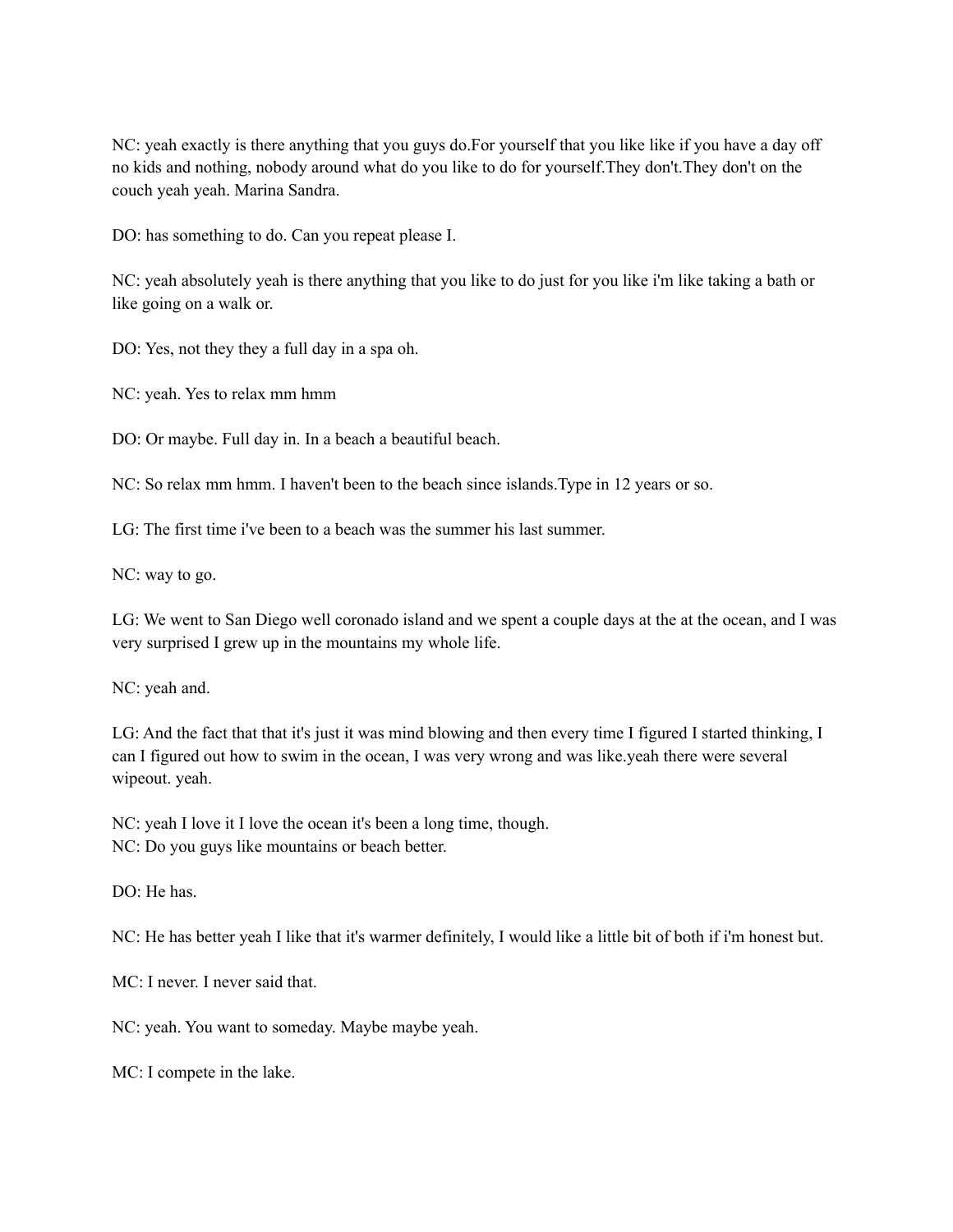NC: mm hmm that's fun.

MC: Is. The same but that's okay.

NC: it's like get in the water, you swim.

MC: When you dance, yes, I like to yeah.

NC: I did not swim at all this past summer so i'm ready to go and spring it's almost time. out on the water. ready for.

DO: Allow in USA is still called. it's really cool.

NC: No it's going to be hopefully going to be.

MC: This boy, no.

 $NC:$  It is.

MC: Like at one o'clock. Yes.

NC: it's it was doing this morning here to and has I don't know if it still is, but it was most of the day, I was driving to class and the wind is blowing a lot and I couldn't see very well Oh, I thought it would cancel class, but they didn't so.

DO: Oh, my God. And in a next next week, it could be changing the hour the.

NC: Income increased our.

DO: one hour in Colorado mm hmm.Why.

NC: I like when it moves that I like when it's lighter later it always feel so sad when it's like dark at like four o'clock in the afternoon and. it's a. cold yeah it's a cold and dark and it's so sad and, like the when we go back back in yeah And I will remove all this time.

LG: In Colorado. So, like next week is spring break, so we don't have school for a week and.It will snow

NC: On that region every spring break.yeah. So we also want to meet next week because we don't have class so we'll meet the week after next. On here, by the way, we're on the topic.

DO: So okay.

NC: But we'll send you a reminder. yeah that is so that you remember that we don't meet next week, but we will meet the following week.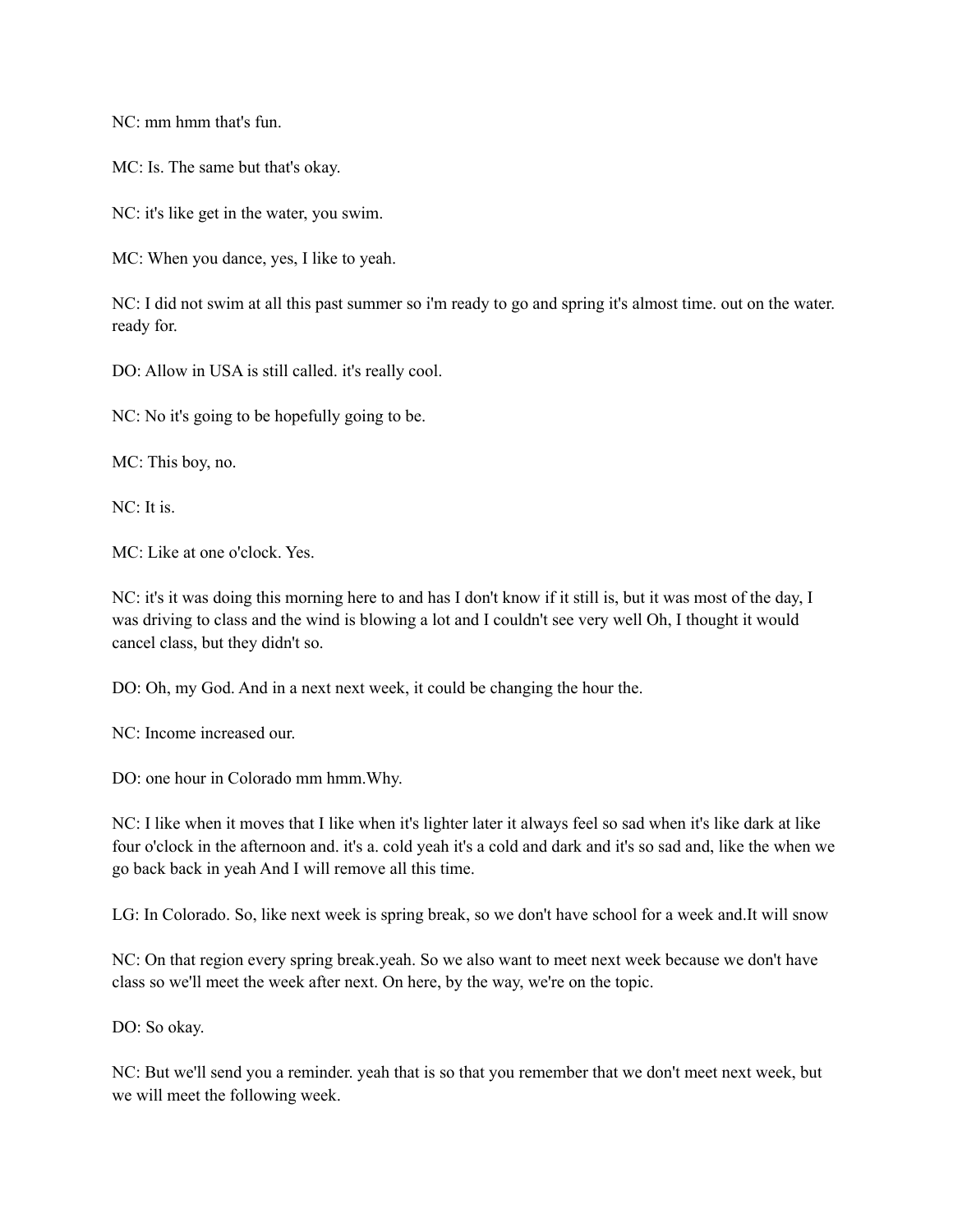DO: Okay reminder yes.

NC: breaks because we're gonna party. kidding i'm not doing any oh very good party. A lot of people do go to the beach, or at least get some kind of vacation. This summer.

DO: Oh.

NC: i'm sorry solution here.

DO: Is we were talking about vacation yes to have vacation in Venezuela well. commonly eating in July on July. Yes, that. The students finished their their class.

NC: yeah they can to.

DO: To to get the vacation.

NC: Oh yeah for a month, I think.

MC: But they don't have a spring being. Or the Holy week what is there was one so

NC: I will turn the Easter

MC: Yes.

DO: They are.

NC: Breaking Venezuela.

DO: And, yes.yeah.Yes. Yes, I think it's spring break is. holly holly we know.

NC: Yes, generally, here it is but. Do students just get like that one month off for the most part in Venezuela, because we also get like a month for Christmas and we get a couple months usually for summer at least were like.

DO: nah not because the way we are all day all day year in. In summer.

NC: yeah here.

DO: Is some our the time that just.

NC: Can we have a week.

DO: Two days um I think in March.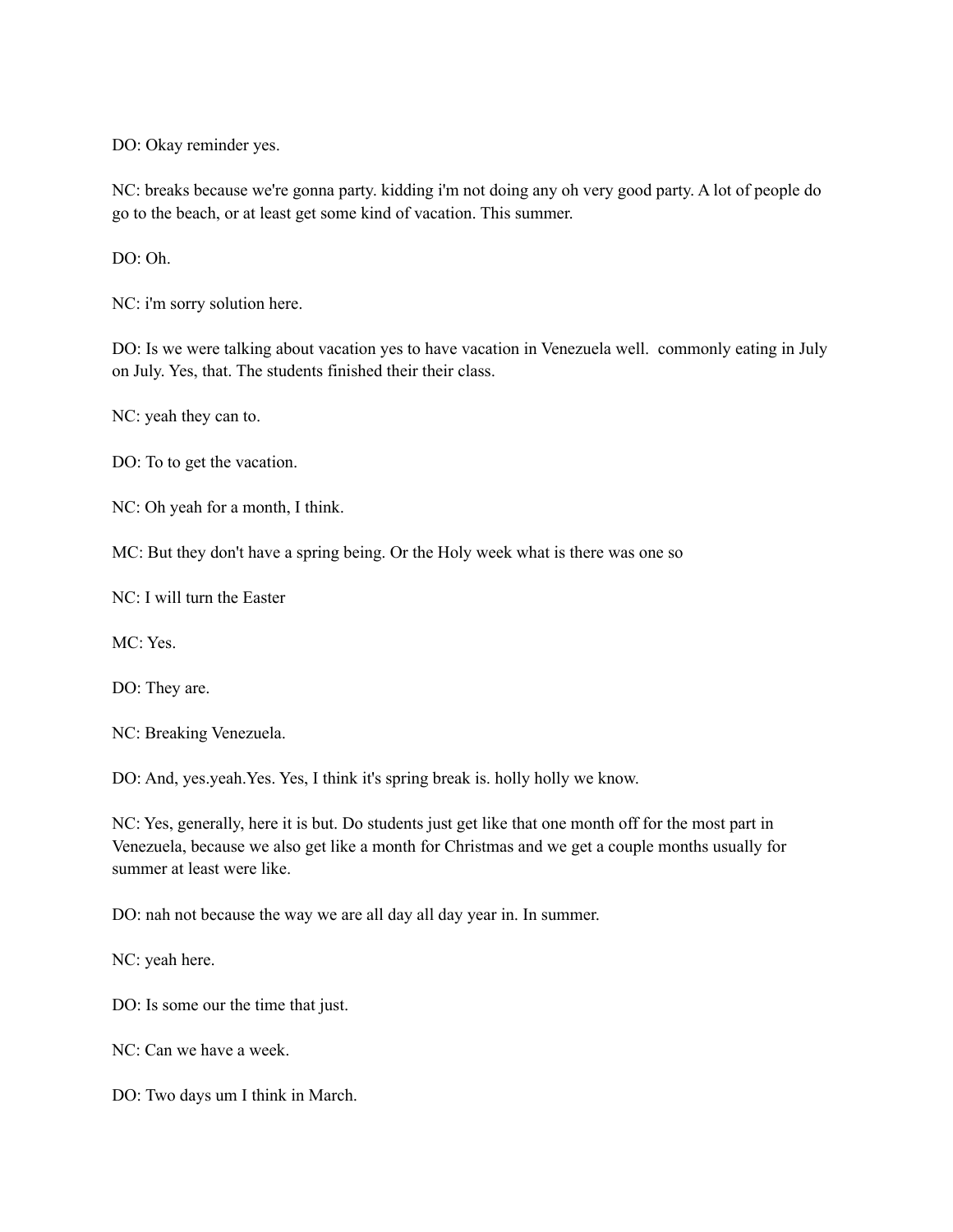NC: mm hmm.

DO: In 24 or 25 of March Two days. And that's not very much. A holy holy week.

NC: yeah Hollywood. yeah these to take the whole week off already with us. Just kidding no I don't do much ever but.

LG: Have you ever seen the snow Dora.

DO: snow and. There is some our time here, the goal setting.

NC: is very high, and.

DO: it's it's no bad when I arrived on the top.there's no was it was fall, it will fall and I can choke on a more or less 1515 years ago I travel to Spain. And I saw the snow to Spain, France, France. It was very cold.

NC: i'm sure it's a it feels very cold when you not experienced it before.

DO: Yes, man. US for for a week that travel for dope.

NC: For five weeks, you said.

 $DO: Oh$ 

MC: Wait.

NC: A week oh sorry. that's fun What was your job, then.

DO: i'm at my job in Spain. Yes.

NC: or now i'm in Spain. You said you whisper. That you travel.

DO: Yes, I was in a meeting or. In an interview. A job interview with. With. People who have factory. I don't know how to say is not child is another thing, and I was he there because I. I could be a I will work in there by.

NC: them, you know i'm.

DO: Not counting came true. yeah. I couldn't do that. Because the French. The Spanish the Spanish people want that I I I went to Spain. um I I was a learning French to, and they want that both items with me know. But the French A D them like because they want one of them in the Spanish factory because they both the Spanish factory, and you know the bus very interesting travel, because in the Spanish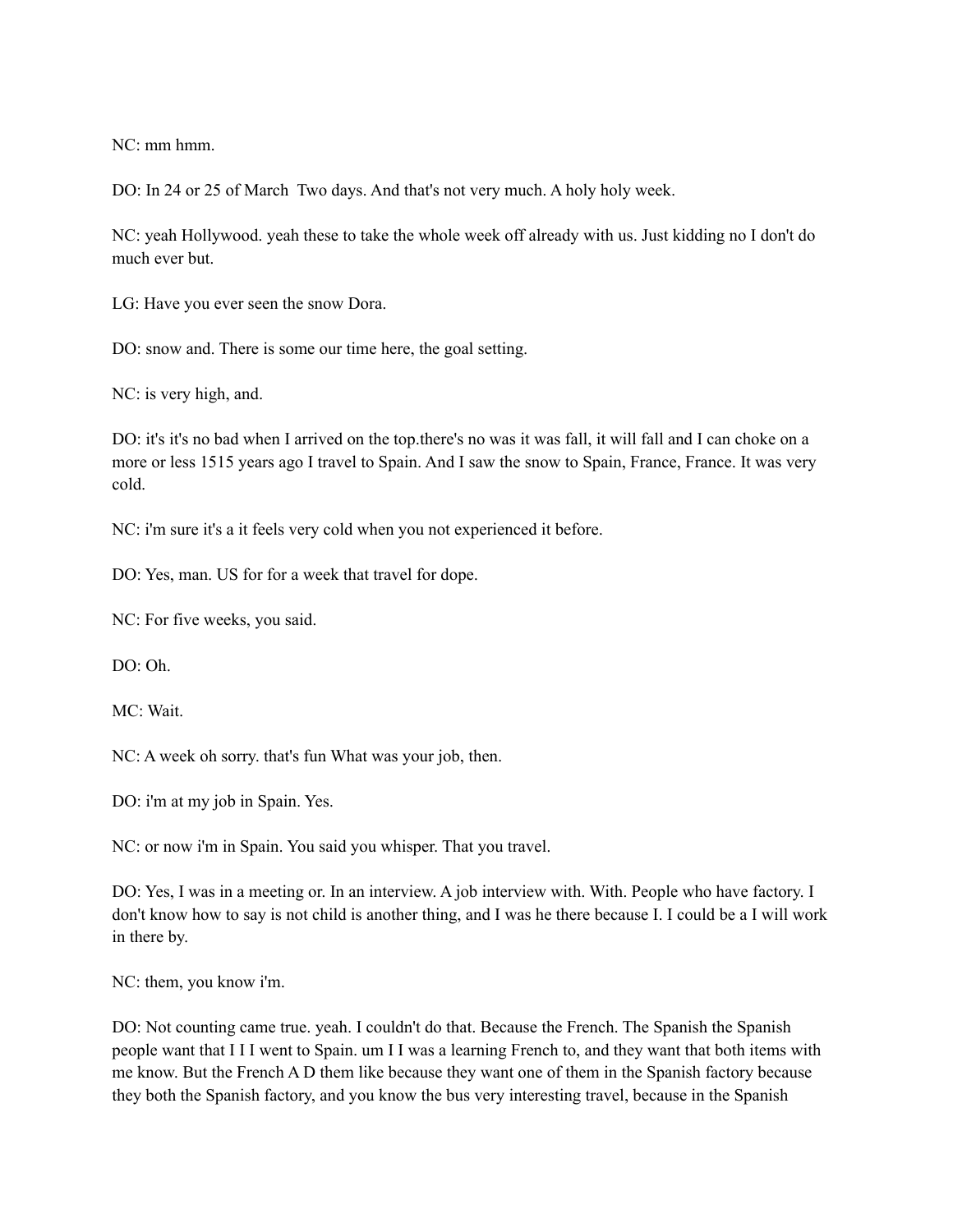factory they the woman's we're working all the factories were. Workers female worker And in the French factory all the workers were men men. The Spanish factory has the more quality down French factory and I was very. surprised for that. It was. Very. very, very. Strange a woman Barry because this. The Lisa they the country, the country or the city is Galicia freedom in Spain, do you have you ever hear our Elisa. Know vanish.

NC: I have this thing.

DO: Okay, you know, because the war may.

NC: All the remains of.

DO: This town.were to the war. went to the word. For word know like Ukraine war. yeah yeah. All all the woman. stay in that town in that factory. And meantime there the men are in the battle in the world.

NC: yeah that makes sense. as to why there's like oh women there still. Is it does that name of the city mean anything. Hello Lisa.

DO: Lisa is there is the region it's like a state, but then towel I don't remember the name was very.

NC<sup> $\cdot$ </sup> Has a million.

DO: People in the various worker some very hard workers.

NC: Yeah has it changed like a lot over the years, you know.

DO: I don't know it goes by, I think this factory is closed nowadays.

NC: Oh yeah.

DO: it's closed he. The French took or a took all to France yeah everything the machinery of the raw material.

NC: from me to frank. hmm. Interesting I don't I wish I was more, I know, had more knowledge about previous wars and things. More around the history behind certain. areas. need to take more history courses. You know.

DO: ago. I was traveling in aeronautical. Ever Lang Lang here and I was.traveling with them and I I I had to keep keeping contact with the delta airlines for this part time spare. For this firm.wow yeah I. yeah I. Would post them.delta delta airlines was the supplier of I don't know tickle spare and I was very good. spirit games and I to with French aeronautical a. Company. Was there depending the plane.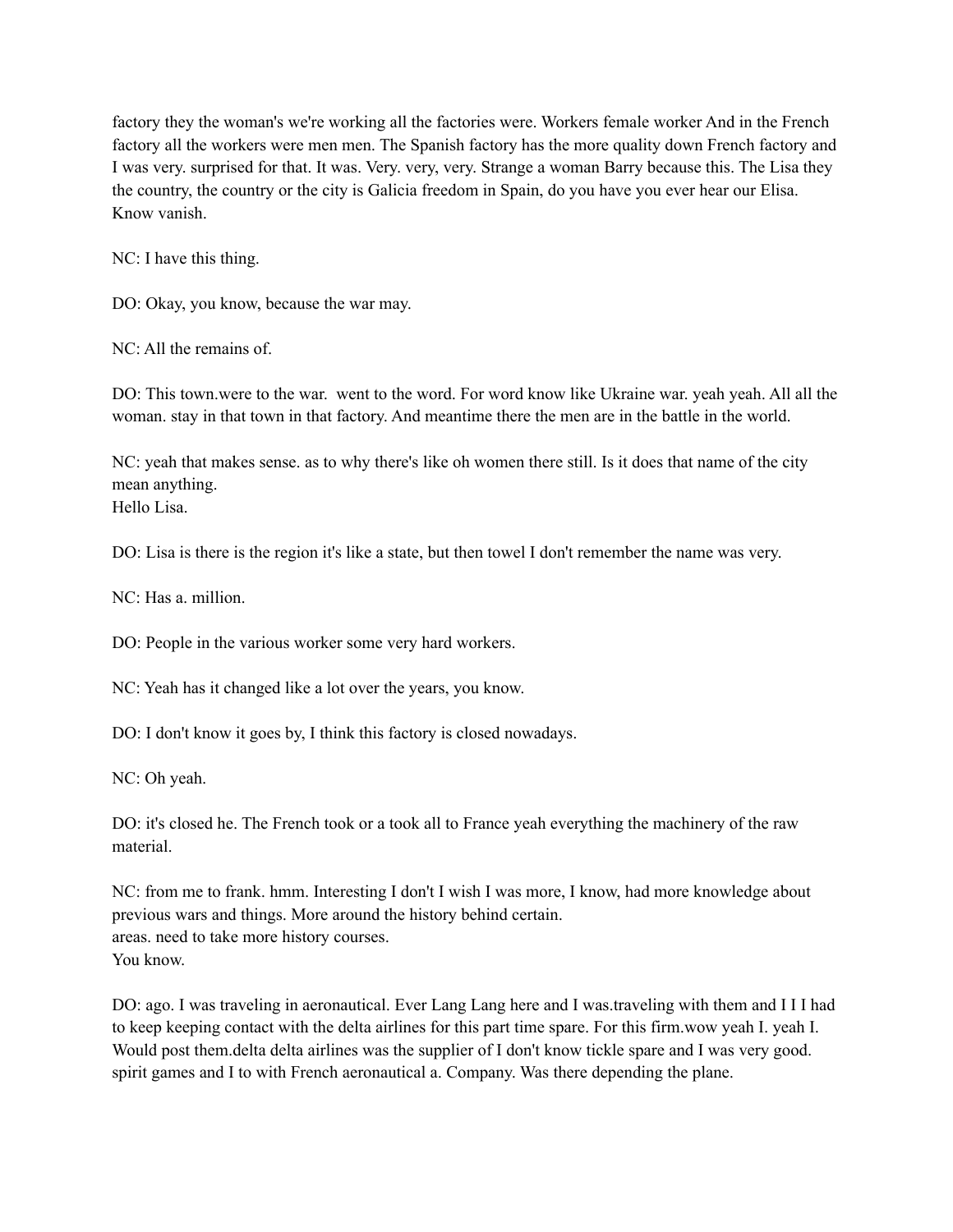NC: manic boss very interesting job.

DO: I know some many, many people from from Atlanta from.

NC: A plant that's so cool. it's so cool to. be able to do that. awesome i'm scared of flying a little. I was just curious if there's so one more random question um is there any way that out of you have noticed your hometown where you're from like change over the years from when you were a kid when you were a child until today is there ways that like. Your hometowns have changed.Yes.

DO: I I was born in a city that caused by the PC made. It not very, very. it's very high very yes hi.

NC: And there are many buildings.

DO: Many, many companies and there, there is a big leak see now.

NC: Oh yeah. But it was really small.

DO: Growing it's been growing. On the vs you think.

NC: On the yes. yeah do you like that about it, or do you miss it when you were a kid. In.

DO: I think here in Venezuela, all the towns, the small towns don't don't change. yeah don't change anything. yeah maybe all this is only the status is how we have been browsing and it depend, of the government not. impulse, then the economy.

NC: In Defense that yeah. What about you have you noticed any changes from your hometown over the years.

MC: I have 22 juice I don't.see my town. yeah but I said that. I sufficient in the Facebook and then this change yeah is.

NC: In what ways.

MC: And they fix the town like. Church is different, they run and. And there's more houses.

NC: yeah.

MC: i'm strips straightest good. I don't know why that's what I was because I have like. You said a little.Small fishes the paper. yeah shared in the face book.

NC: You like what town is that that's not my town. Where is this. So. i'm wondering how.

DO: of your town. Your thumb lane.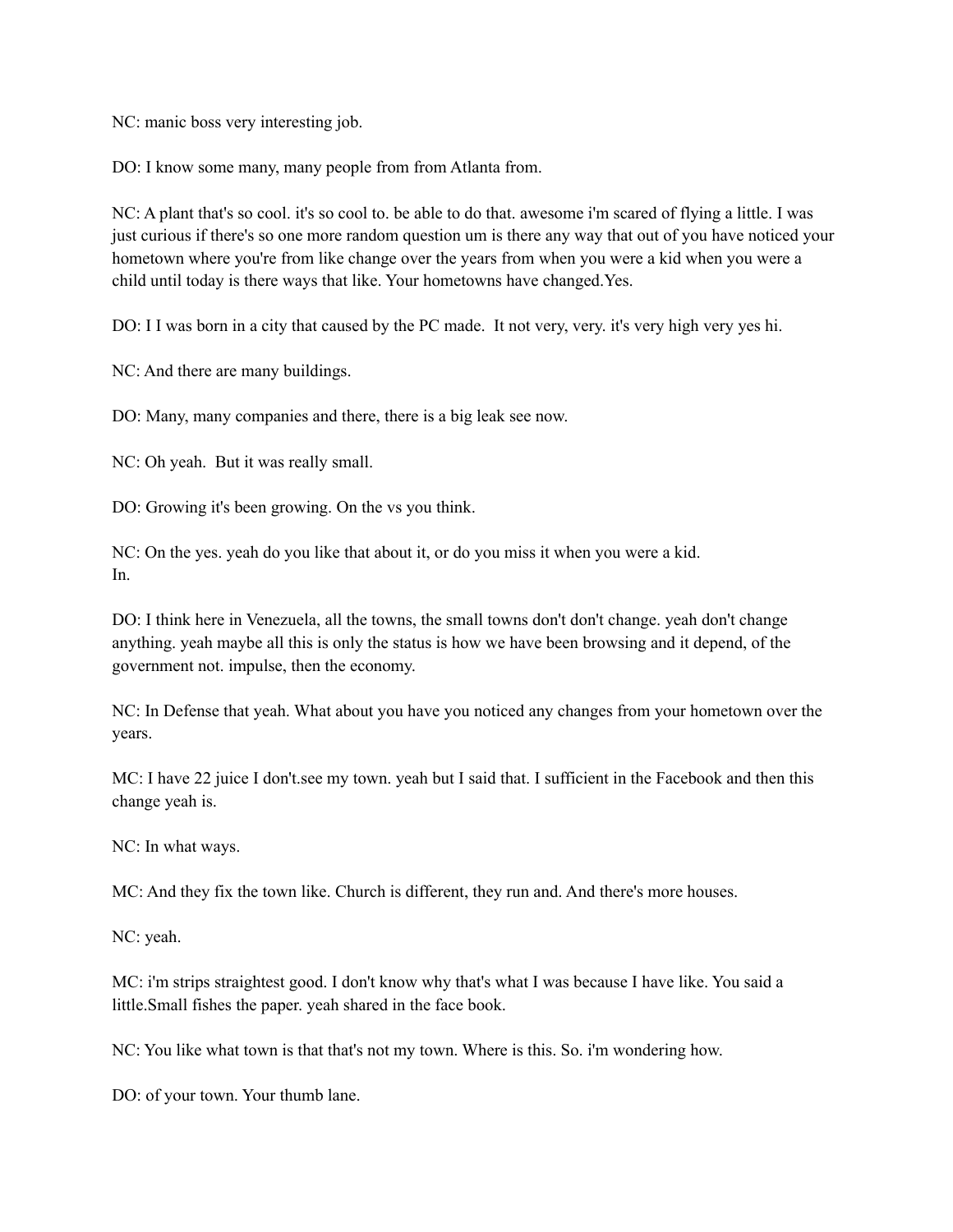MC: Or do you say.

DO: Yes, the name of your town.

MC: or when that when it, what is the Mickey Pacheco.

DO: i'm vinnie the bodies it's a small town.

MC: This is more, this. One is.

DO: I would like to go to Mexico to.

NC: lattice. Is there anything you guys did. In your hometowns as like kids that you still do today, like any. In activities that you would do in your hometown.

MC: yeah I thought my grandkids and then today's I play outside. We marbles and I went to the river and. The mountains and they say they want to play on the with a phone towel that.

NC: I know. it's not the same.

MC: yeah i've been the rope.

NC: yeah.

MC: And I play like outside with the. kitchen like. somebody's mom somebody.

NC: um yeah yeah definitely we would. Call it playing house yes yeah.

MC: And they went to the rebel. Work and swim. yeah it's a lot of activity in Mexico in my town. yeah.

NC: that's awesome I love that kind of playing like I think it's important for kids to get that kind of experience. Yes, thank you on the phone Did you do anything like that door, did you play outside a lot as a kid.

DO: play in in in town and.

MC: city.

DO: With it with those. We played.

NC: volleyball volleyball volleyball yeah.